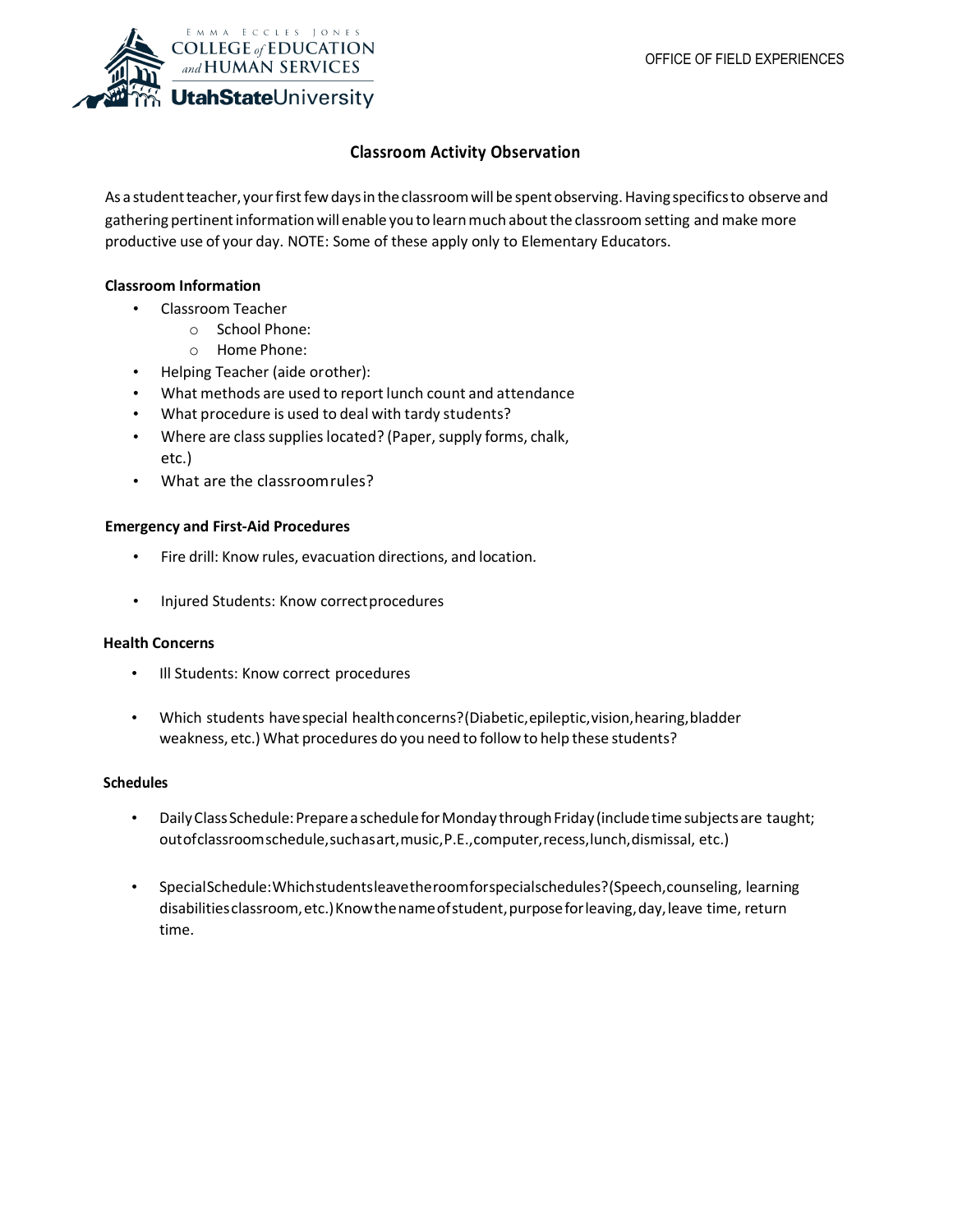

## **Classroom Routines**

Eachteacherhashisorherown organizationalstyle thatfitsthe systemwhile filling hisorherneedsand those of the students. As a student teacher, it is important to be as consistent as possible by maintaining the normal routines. The students become patterned in these procedures and to have you pay heed to them adds to their sense of comfort and security. What are the classroom procedures for the following routines?

- 1. What students are expected to do as they arrive each morning
- 2. Lunch money and count;pledge
- 3. Bathroom Routine
- 4. Getting Drinks
- 5. Recess(how to line up, proper exit, etc.)
- 6. Lunch (how to line up, rotation of grades, etc.)
- 7. How have the students been taught to get materials organized for the day (workbook, sharpen pencils, etc.)
- 8. Method of collecting and/or passing out work
- 9. How the teacher goes about having students make corrections in their work
- 10. Grading/record keeping process
- 11. Sending work home (some do this daily, others have folders to send home once each week)
- 12. Policyforuseofindependentactivities(classroomlibrary,learningcenters,educationalgames, etc.)
- 13. End of the dayprocedure
- 14. Dismissal procedure